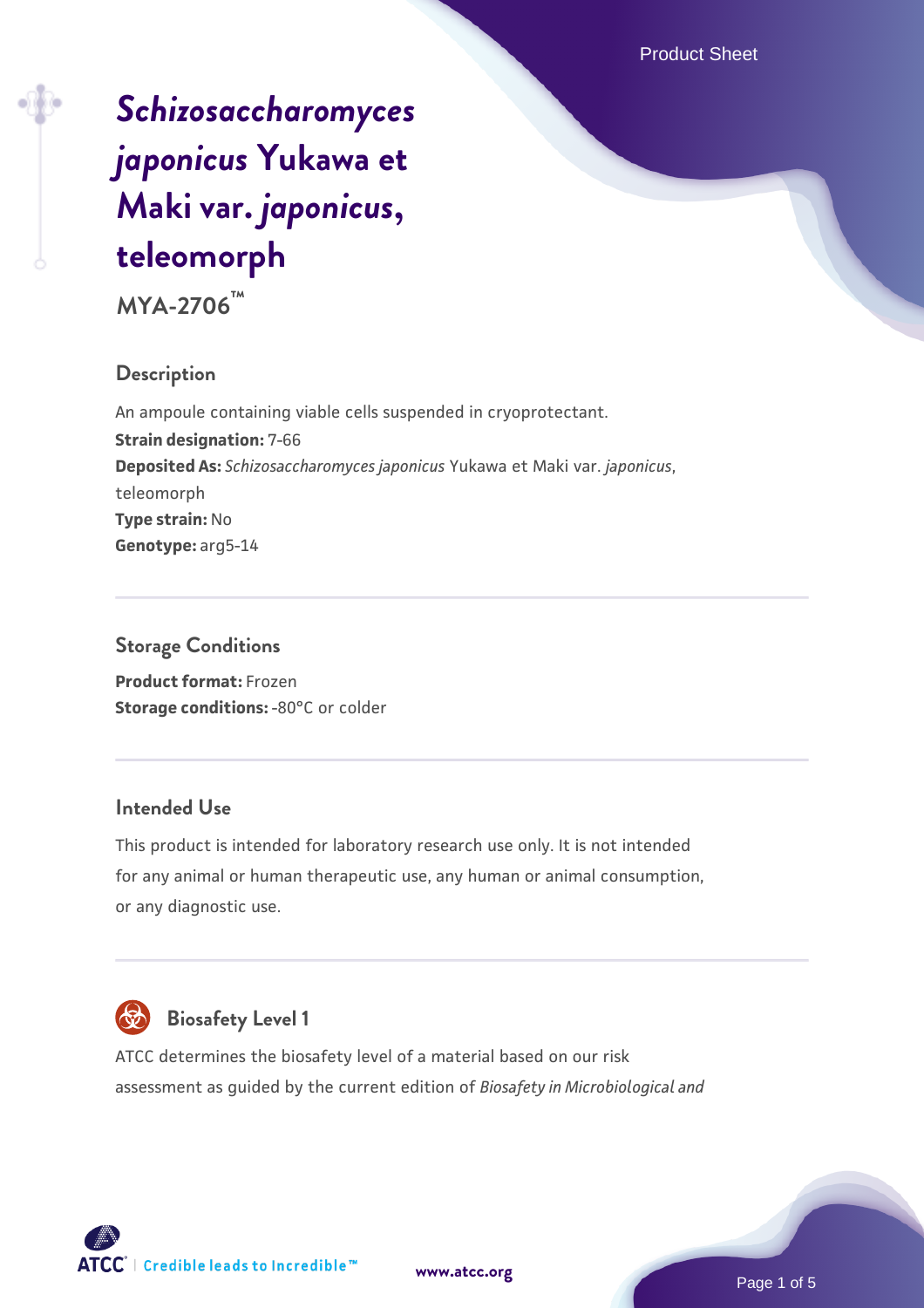#### **[Schizosaccharomyces japonicus](https://www.atcc.org/products/mya-2706) [Yukawa et Maki var.](https://www.atcc.org/products/mya-2706)** Product Sheet *[japonicus](https://www.atcc.org/products/mya-2706)***[, teleomorph](https://www.atcc.org/products/mya-2706) MYA-2706**

*Biomedical Laboratories (BMBL)*, U.S. Department of Health and Human Services. It is your responsibility to understand the hazards associated with the material per your organization's policies and procedures as well as any other applicable regulations as enforced by your local or national agencies.

ATCC highly recommends that appropriate personal protective equipment is always used when handling vials. For cultures that require storage in liquid nitrogen, it is important to note that some vials may leak when submersed in liquid nitrogen and will slowly fill with liquid nitrogen. Upon thawing, the conversion of the liquid nitrogen back to its gas phase may result in the vial exploding or blowing off its cap with dangerous force creating flying debris. Unless necessary, ATCC recommends that these cultures be stored in the vapor phase of liquid nitrogen rather than submersed in liquid nitrogen.

## **Certificate of Analysis**

For batch-specific test results, refer to the applicable certificate of analysis that can be found at www.atcc.org.

#### **Growth Conditions**

**Medium:**  [ATCC Medium 1067: Yeast extract agar for Schizosaccharomyces](https://www.atcc.org/-/media/product-assets/documents/microbial-media-formulations/atcc-medium-1067.pdf?rev=a2c0da8c6b3c41e385f7db117142f7aa) **Temperature:** 25°C

#### **Handling Procedures**

**Frozen ampoules** packed in dry ice should either be thawed immediately or

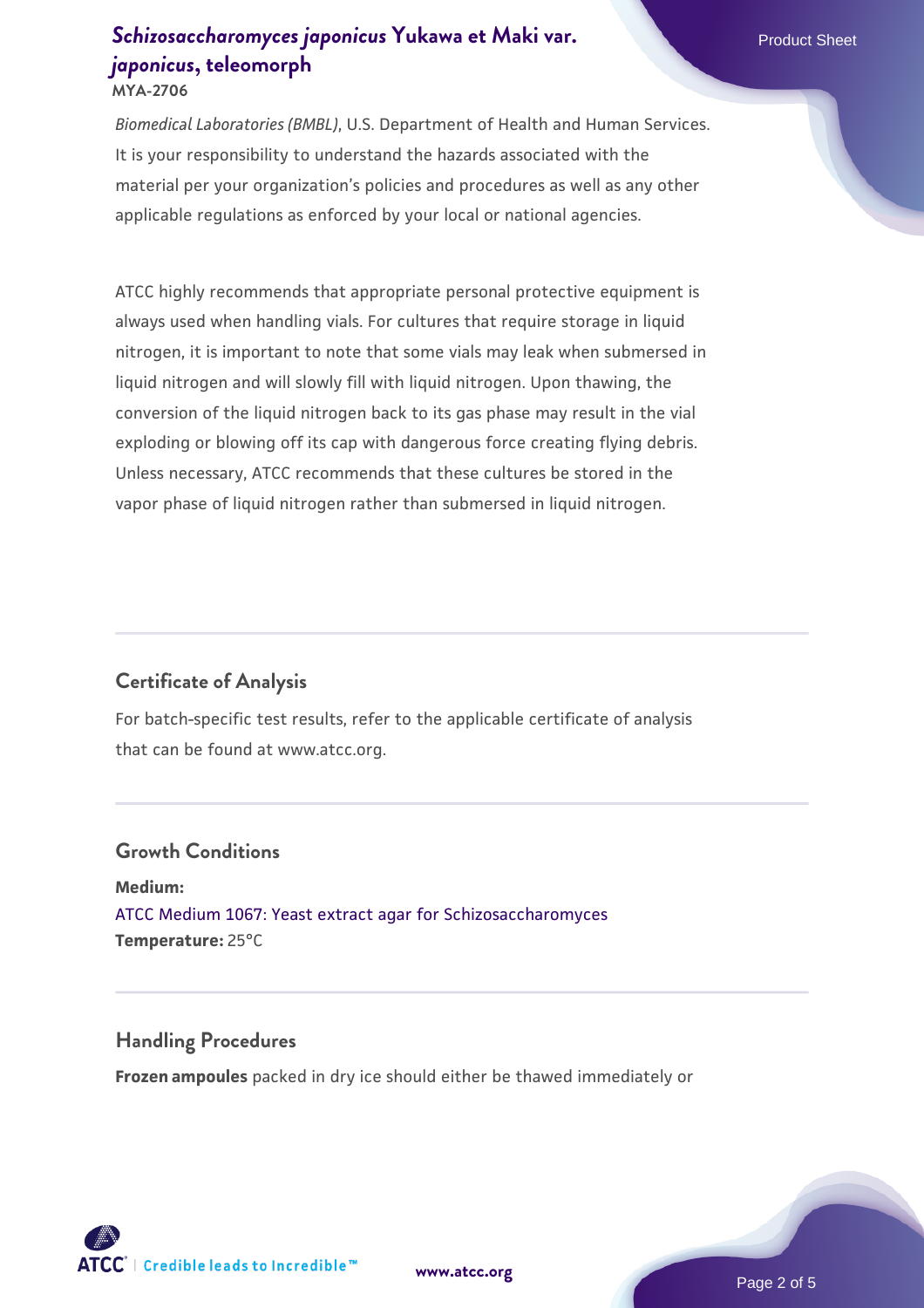# **[Schizosaccharomyces japonicus](https://www.atcc.org/products/mya-2706) [Yukawa et Maki var.](https://www.atcc.org/products/mya-2706)** Product Sheet *[japonicus](https://www.atcc.org/products/mya-2706)***[, teleomorph](https://www.atcc.org/products/mya-2706)**

#### **MYA-2706**

stored in liquid nitrogen. If liquid nitrogen storage facilities are not available, frozen ampoules may be stored at or below -70°C for approximately one week. **Do not under any circumstance store frozen ampoules at refrigerator freezer temperatures (generally -20°C)**. Storage of frozen material at this temperature will result in the death of the culture.

- 1. To thaw a frozen ampoule, place in a **25°C to 30°C** water bath, until just thawed **(approximately 5 minutes)**. Immerse the ampoule just sufficient to cover the frozen material. Do not agitate the ampoule.
- 2. Immediately after thawing, wipe down ampoule with 70% ethanol and aseptically transfer at least 50 µL (or 2-3 agar cubes) of the content onto a plate or broth with medium recommended.
- 3. Incubate the inoculum/strain at the temperature and conditions recommended.
- 4. Inspect for growth of the inoculum/strain regularly for up to 4 weeks. The time necessary for significant growth will vary from strain to strain.

#### **Material Citation**

If use of this material results in a scientific publication, please cite the material in the following manner: *Schizosaccharomyces japonicus* Yukawa et Maki var. *japonicus*, teleomorph (ATCC MYA-2706)

#### **References**

References and other information relating to this material are available at www.atcc.org.

#### **Warranty**

The product is provided 'AS IS' and the viability of ATCC® products is warranted for 30 days from the date of shipment, provided that the customer has stored and handled the product according to the information

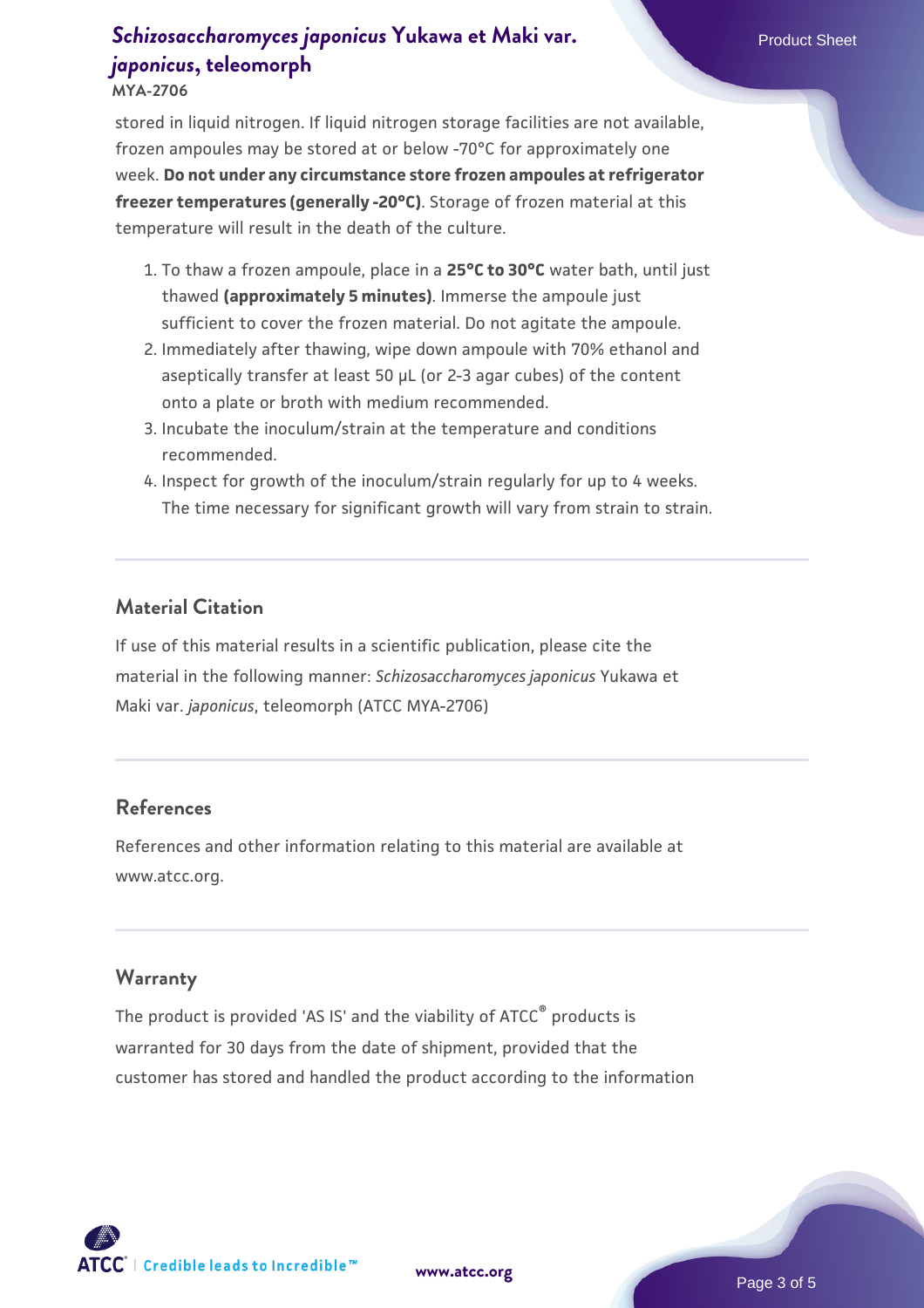# **[Schizosaccharomyces japonicus](https://www.atcc.org/products/mya-2706) [Yukawa et Maki var.](https://www.atcc.org/products/mya-2706)** Product Sheet *[japonicus](https://www.atcc.org/products/mya-2706)***[, teleomorph](https://www.atcc.org/products/mya-2706)**

#### **MYA-2706**

included on the product information sheet, website, and Certificate of Analysis. For living cultures, ATCC lists the media formulation and reagents that have been found to be effective for the product. While other unspecified media and reagents may also produce satisfactory results, a change in the ATCC and/or depositor-recommended protocols may affect the recovery, growth, and/or function of the product. If an alternative medium formulation or reagent is used, the ATCC warranty for viability is no longer valid. Except as expressly set forth herein, no other warranties of any kind are provided, express or implied, including, but not limited to, any implied warranties of merchantability, fitness for a particular purpose, manufacture according to cGMP standards, typicality, safety, accuracy, and/or noninfringement.

#### **Disclaimers**

This product is intended for laboratory research use only. It is not intended for any animal or human therapeutic use, any human or animal consumption, or any diagnostic use. Any proposed commercial use is prohibited without a license from ATCC.

While ATCC uses reasonable efforts to include accurate and up-to-date information on this product sheet, ATCC makes no warranties or representations as to its accuracy. Citations from scientific literature and patents are provided for informational purposes only. ATCC does not warrant that such information has been confirmed to be accurate or complete and the customer bears the sole responsibility of confirming the accuracy and completeness of any such information.

This product is sent on the condition that the customer is responsible for and assumes all risk and responsibility in connection with the receipt, handling, storage, disposal, and use of the ATCC product including without limitation taking all appropriate safety and handling precautions to minimize health or environmental risk. As a condition of receiving the material, the customer agrees that any activity undertaken with the ATCC product and any progeny or modifications will be conducted in compliance with all applicable laws,



**[www.atcc.org](http://www.atcc.org)**

Page 4 of 5